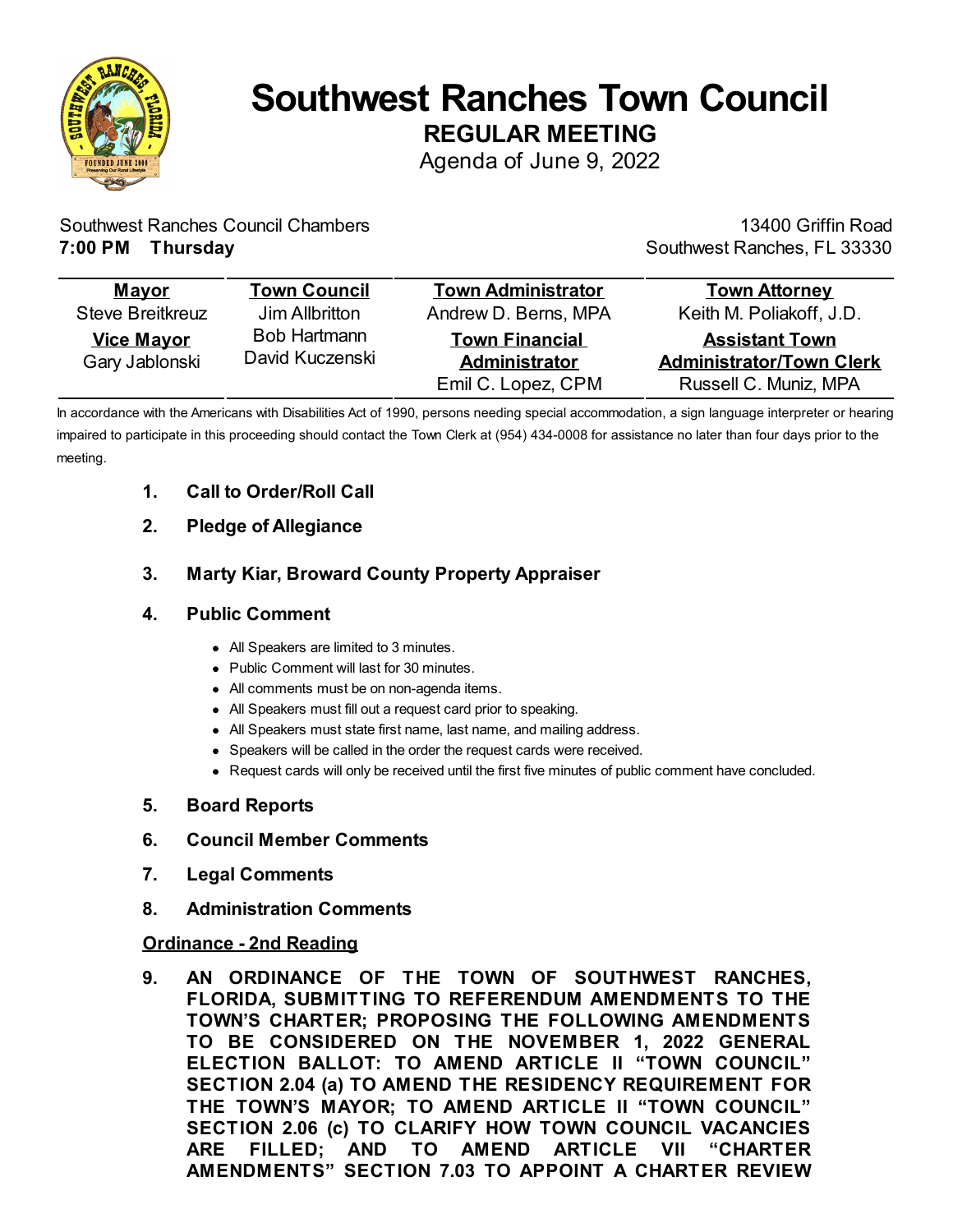**COMMITTEE EVERY TEN (10) YEARS FOLLOWING THE PUBLICATION OF THE CENSUS; DIRECTING THE TOWN CLERK TO PROVIDE FOR A NOTICE OF ADVERTISEMENT OF THE REFERENDUM ELECTION TO BE PUBLISHED IN ACCORDANCE WITH THE STATE OF FLORIDA ELECTION CODE; SUBMITTING THE REFERENDUM TO THE QUALIFIED VOTERS OF THE TOWN OF SOUTHWEST RANCHES, FLORIDA, FOR THE 2022 GENERAL ELECTION; PROVIDING THAT SUCH REFERENDUM, IF ADOPTED, SHALL BECOME EFFECTIVE AS PROVIDED BY LAW; PROVIDING FOR CODIFICATION; PROVIDING FOR SEVERABILITY; PROVIDING FOR CONFLICTS, AND PROVIDING FOR AN EFFECTIVE DATE. {Approved on First Reading May 26, 2022}**

#### **10. Adjournment**

PURSUANT TO FLORIDA STATUTES 286.0105, THE TOWN HEREBY ADVISES THE PUBLIC THAT IF A PERSON DECIDES TO APPEAL ANY DECISION MADE BY THIS COUNCIL WITH RESPECT TO ANY MATTER CONSIDERED AT ITS MEETING OR HEARING, HE OR SHE WILL NEED A RECORD OF THE PROCEEDINGS, AND THAT FOR SUCH PURPOSE, THE AFFECTED PERSON MAY NEED TO ENSURE THAT A VERBATIM RECORD OF THE PROCEEDING IS MADE, WHICH RECORD INCLUDES THE TESTIMONY AND EVIDENCE UPON WHICH THE APPEAL IS TO BE BASED. THIS NOTICE DOES NOT CONSTITUTE CONSENT BY THE TOWN FOR THE INTRODUCTION OR ADMISSION OF OTHERWISE INADMISSIBLE OR IRRELEVANT EVIDENCE, NOR DOES IT AUTHORIZE CHALLENGES OR APPEALS NOT OTHERWISE ALLOWED BY LAW.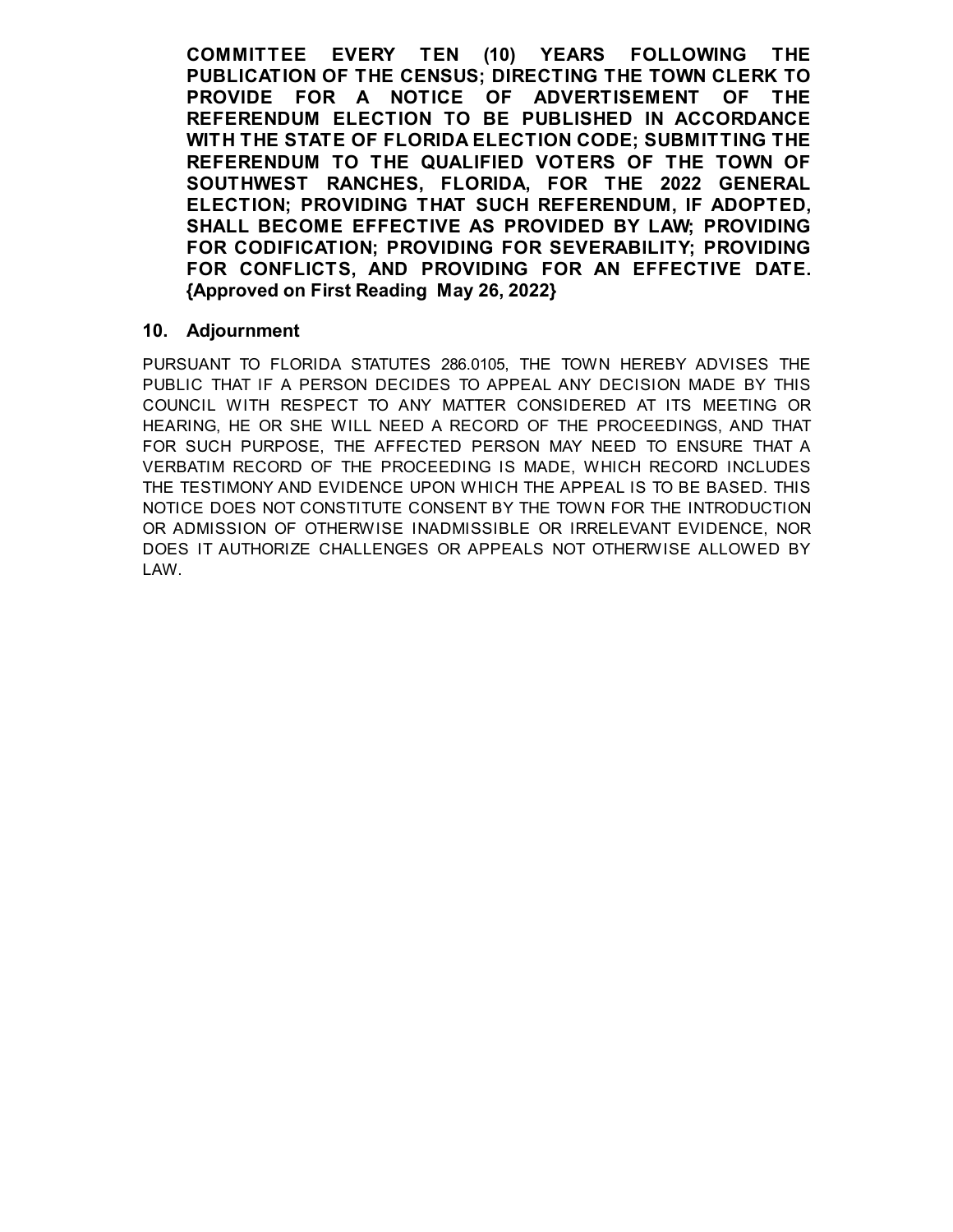

**Town of Southwest Ranches 13400 Griffin Road Southwest Ranches, FL 33330-2628**

**(954) 434-0008 Town Hall (954) 434-1490 Fax**

**Town Council Steve Breitkreuz,** *Mayor* **Gary Jablonski***, Vice Mayor* **Jim Allbritton***, Council Member* **Bob Hartmann,** *Council Member* **David Kuczenski,** *Council Member*

**Andrew D. Berns, MPA,** *Town Administrator* **Keith M. Poliakoff, JD,** *Town Attorney* **Russell Muniz, MPA,** *Assistant Town Administrator/Town Clerk* **Emil C. Lopez, CPM,** *Town Financial Administrator*

## **COUNCIL MEMORANDUM**

- **TO:** Honorable Mayor Breitkreuz and Town Council
- **VIA:** Andrew D. Berns, Town Administrator
- **FROM:** Keith Poliakoff, Town Attorney
- **DATE:** 6/9/2022
- **SUBJECT:**Charter Amendments

## **Recommendation**

Town Council consideration for a motion to approve the ordinance.

## **Unanimous Vote of the Town Council Required?**

No

## **Strategic Priorities**

A. Sound Governance

## **Background**

Article VII, Section 7.02 (a) (1) of the Charter of the Town of Southwest Ranches provides that the Town Council may by Ordinance propose amendments to the Town's Charter. Upon passage of the initiating ordinance the proposed amendments shall be submitted to a vote of the electors at the next general election; and

Following the Town's 2021 Charter Review Committee's review, the Town Council has authorized the Town Administrator to seek approval from the Supervisor of Elections to have these Charter Amendments placed on the November 8, 2022, general election ballot, to allow the Town's electorate to determine if the Charter should be amended.

After reviewing the Charter Review Committee recommedations at the March 10, 2022 Town Council Meeting, the Town Council identified six priroiry areas that should be placed on the ballot. It was determind that three would appear on the November 8, 2022 ballot and three would be placed on the ballot in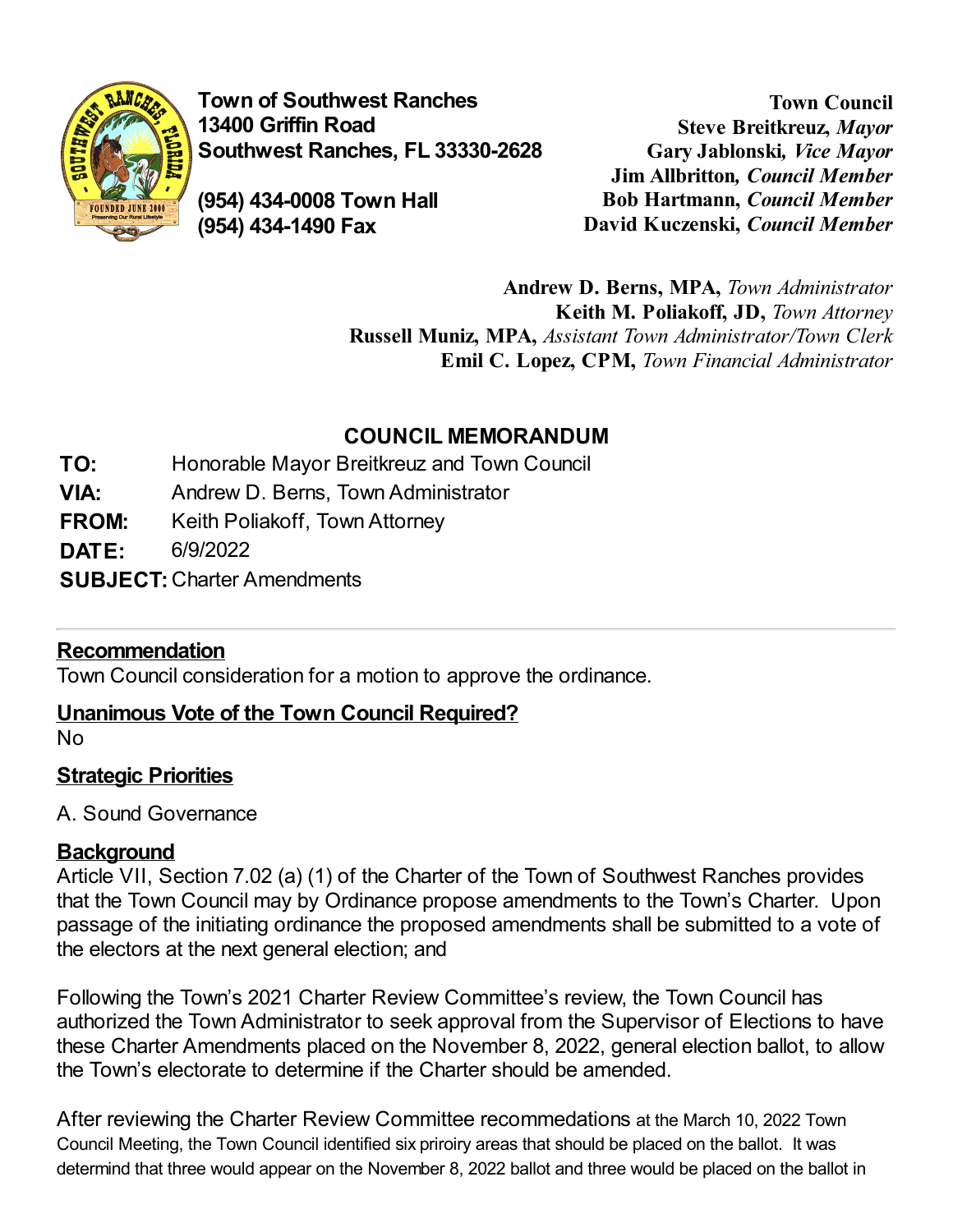November of 2024. This ordinance addresses the three to be placed on the ballot on November 8, 2022.

### **Fiscal Impact/Analysis**

Minimal costs for ballot styles to be developed by the Supervisor of Elections and translations of ballot questions into Spanish. Estimated costs are less than \$1,000.

### **Staff Contact:**

Keith Poliakoff, Town Attorney

| <b>ATTACHMENTS:</b>                                    |                  |           |  |  |
|--------------------------------------------------------|------------------|-----------|--|--|
| Description                                            | Upload Date Type |           |  |  |
| 2022 Charter Amendments Ordiannce - TA Version - Final | 6/6/2022         | Ordinance |  |  |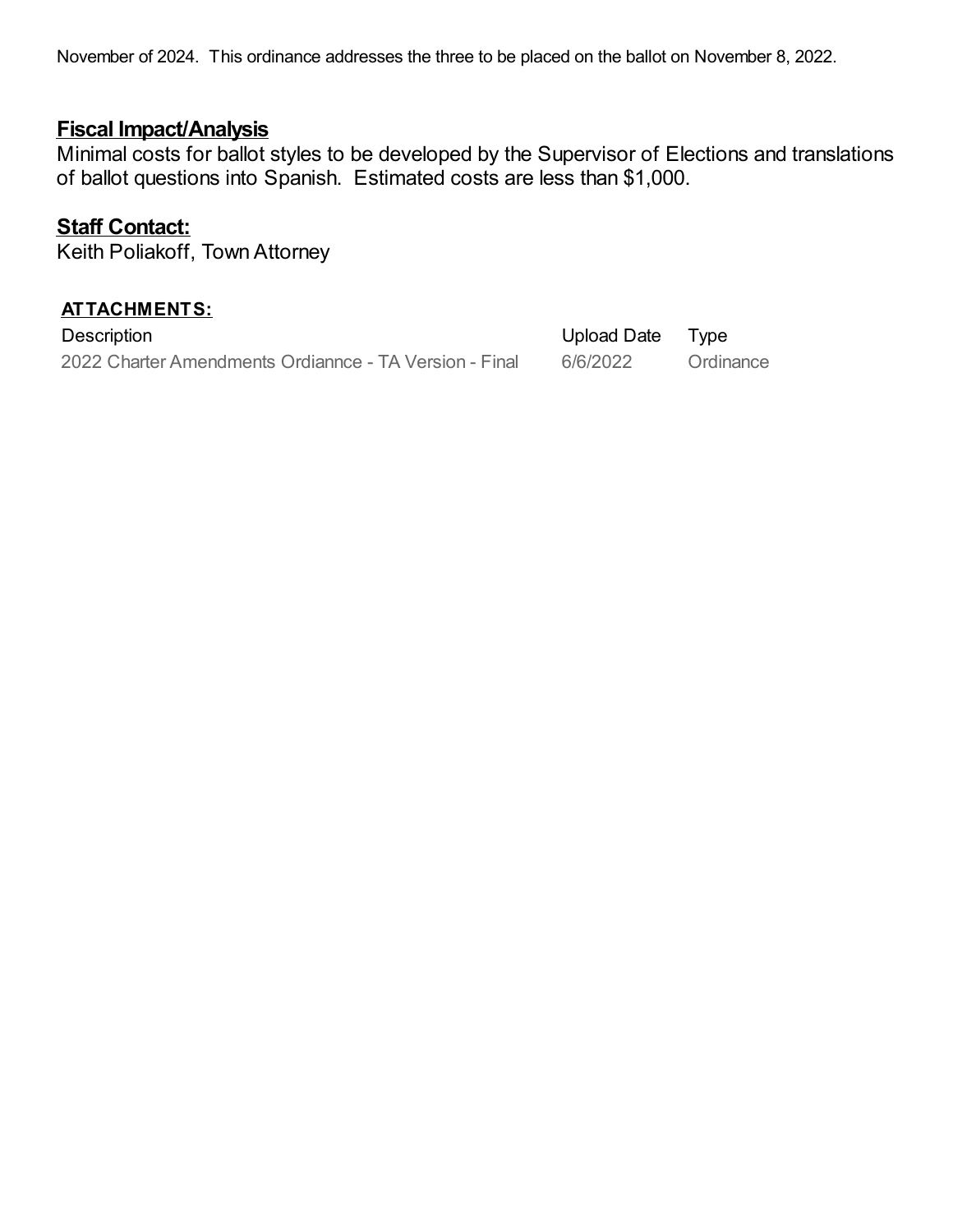#### **ORDINANCE NO. 2022-XXX**

**AN ORDINANCE OF THE TOWN OF SOUTHWEST RANCHES, FLORIDA, SUBMITTING TO REFERENDUM AMENDMENTS TO THE TOWN'S CHARTER; PROPOSING THE FOLLOWING AMENDMENTS TO BE CONSIDERED ON THE NOVEMBER 1, 2022 GENERAL ELECTION BALLOT: TO AMEND ARTICLE II "TOWN COUNCIL" SECTION 2.04 (a) TO AMEND THE RESIDENCY REQUIREMENT FOR THE TOWN'S MAYOR; TO AMEND ARTICLE II "TOWN COUNCIL" SECTION 2.06 (c) TO CLARIFY HOW TOWN COUNCIL VACANCIES ARE FILLED; AND TO AMEND ARTICLE VII "CHARTER AMENDMENTS" SECTION 7.03 TO APPOINT A CHARTER REVIEW COMMITTEE EVERY TEN (10) YEARS FOLLOWING THE PUBLICATION OF THE CENSUS; DIRECTING THE TOWN CLERK TO PROVIDE FOR A NOTICE OF ADVERTISEMENT OF THE REFERENDUM ELECTION TO BE PUBLISHED IN ACCORDANCE WITH THE STATE OF FLORIDA ELECTION CODE; SUBMITTING THE REFERENDUM TO THE QUALIFIED VOTERS OF THE TOWN OF SOUTHWEST RANCHES, FLORIDA, FOR THE 2022 GENERAL ELECTION; PROVIDING THAT SUCH REFERENDUM, IF ADOPTED, SHALL BECOME EFFECTIVE AS PROVIDED BY LAW; PROVIDING FOR CODIFICATION; PROVIDING FOR SEVERABILITY; PROVIDING FOR CONFLICTS, AND PROVIDING FOR AN EFFECTIVE DATE.**

**WHEREAS,** Article VII, Section 7.02 (a) (1) of the Charter of the Town of Southwest

Ranches provides that the Town Council may by Ordinance propose amendments to the

Town's Charter; and

**WHEREAS,** upon passage of the initiating ordinance the proposed amendments

shall be submitted to a vote of the electors at the next general election; and

**WHEREAS,** following the Town's 2021 Charter Review Committee's review, the

Town Council has authorized the Town Administrator to seek approval from the Supervisor

of Elections to have these Charter Amendments placed on the November 1, 2022, general

election ballot, to allow the Town's electorate to determine if the Charter should be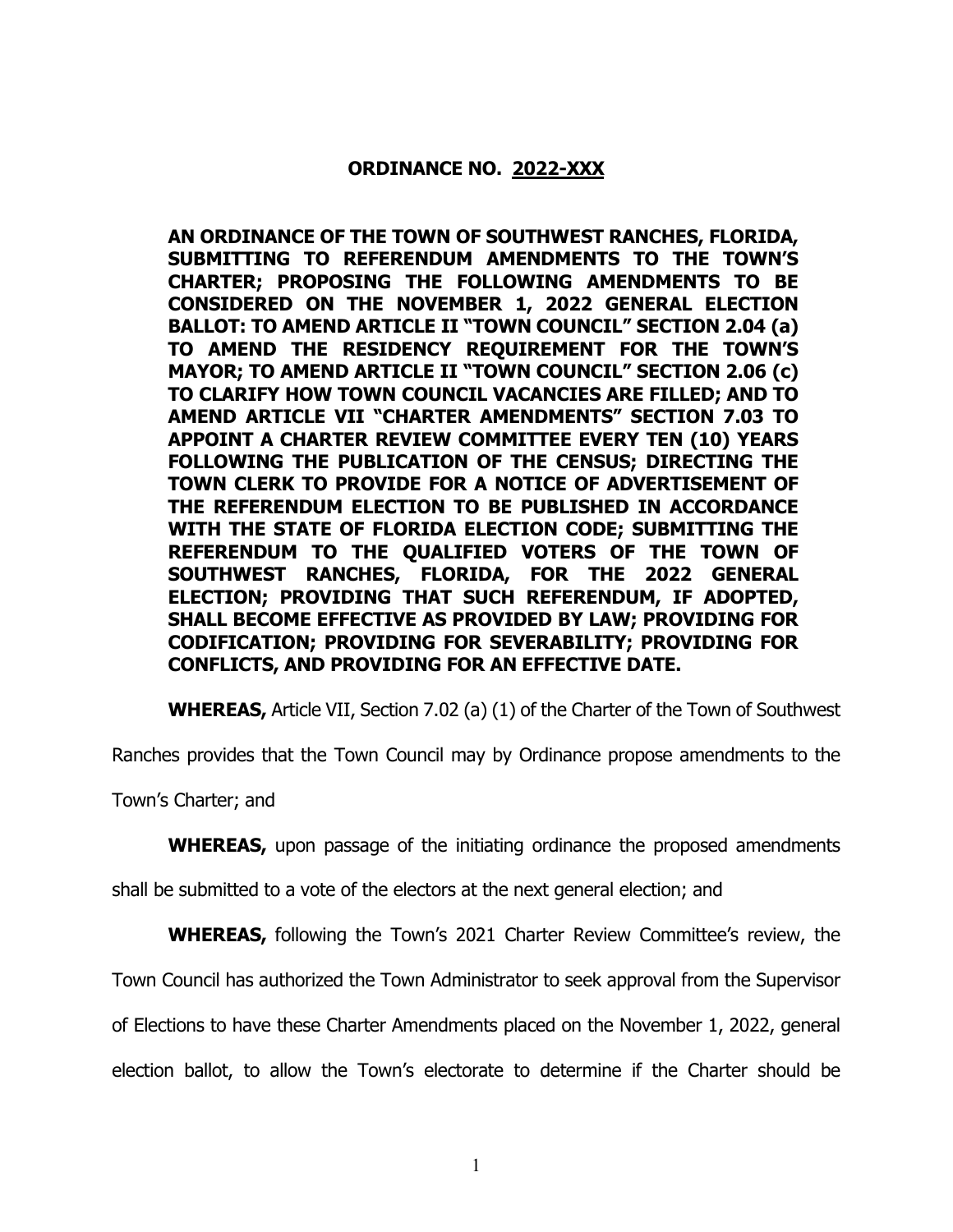amended; and

# **NOW, THEREFORE, BE IT ORDAINED BY THE TOWN COUNCIL OF THE TOWN OF SOUTHWEST RANCHES, THAT:**

**Section 1.** The foregoing "WHEREAS" clauses are hereby ratified and confirmed as being true and correct and are hereby made a specific part of this Ordinance upon adoption hereof.

**Section 2.** The Town Council hereby directs the Town Administrator to prepare a referendum for the November 1, 2022 general election proposing amendments to the Town's Charter, as set forth in Exhibit "A" attached, and in accordance with the Ballot Questions contained in Exhibit "B", attached hereto, with such changes as may be required by the Supervisor of Elections' Office to effectuate the intent of this Ordinance.

**Section 3.** The Town Council hereby directs the Town Administrator to seek approval from the Supervisor of Elections to place these proposed Charter Amendments on the general election ballot, to allow the Town's electorate to determine if the Charter should be amended.

#### **Section 4.** Codification.

It is the intention of the Town Council that the provisions of this Ordinance shall become and be made a part of the Charter of the Town, and that the Sections of this ordinance may be renumbered, re-lettered and the word "Ordinance" may be changed to "Section," "Article," or such other word or phrase in order to accomplish such intention.

2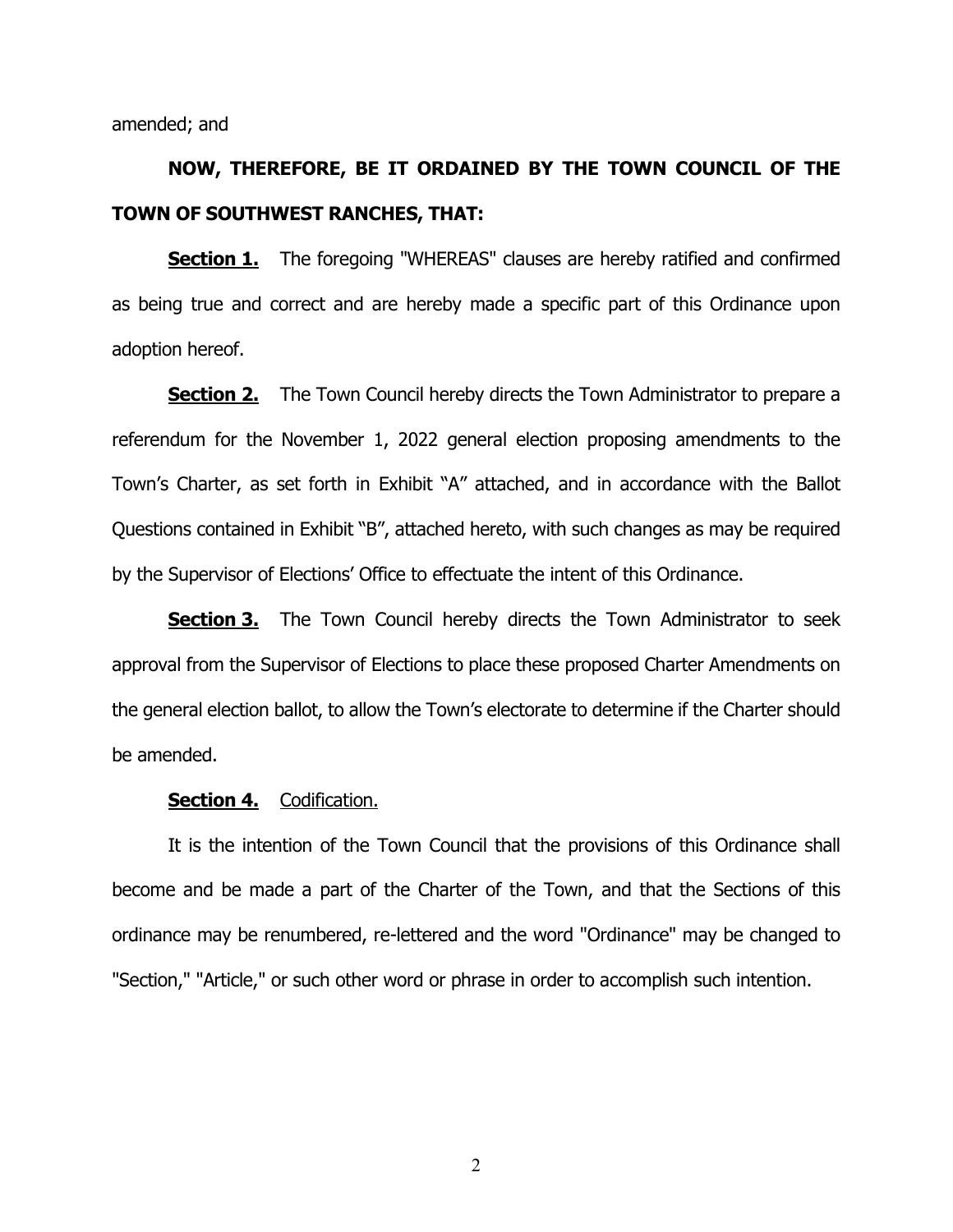#### **Section 5.** Severability

If any clause, section, or other part of this Ordinance shall be held by any court of competent jurisdiction to be unconstitutional or invalid, such unconstitutional or invalid part shall be considered as eliminated and in no way affecting the validity of the other provisions of this Ordinance.

#### Section 6. Conflicts.

That all Ordinances or parts of Ordinances, Resolutions, or parts of Resolutions in conflict herewith, be and the same are repealed to the extent of such conflict.

#### **Section 7.** Effective Date.

That this Ordinance shall take effect immediately upon adoption.

#### **Signatures on Following Page**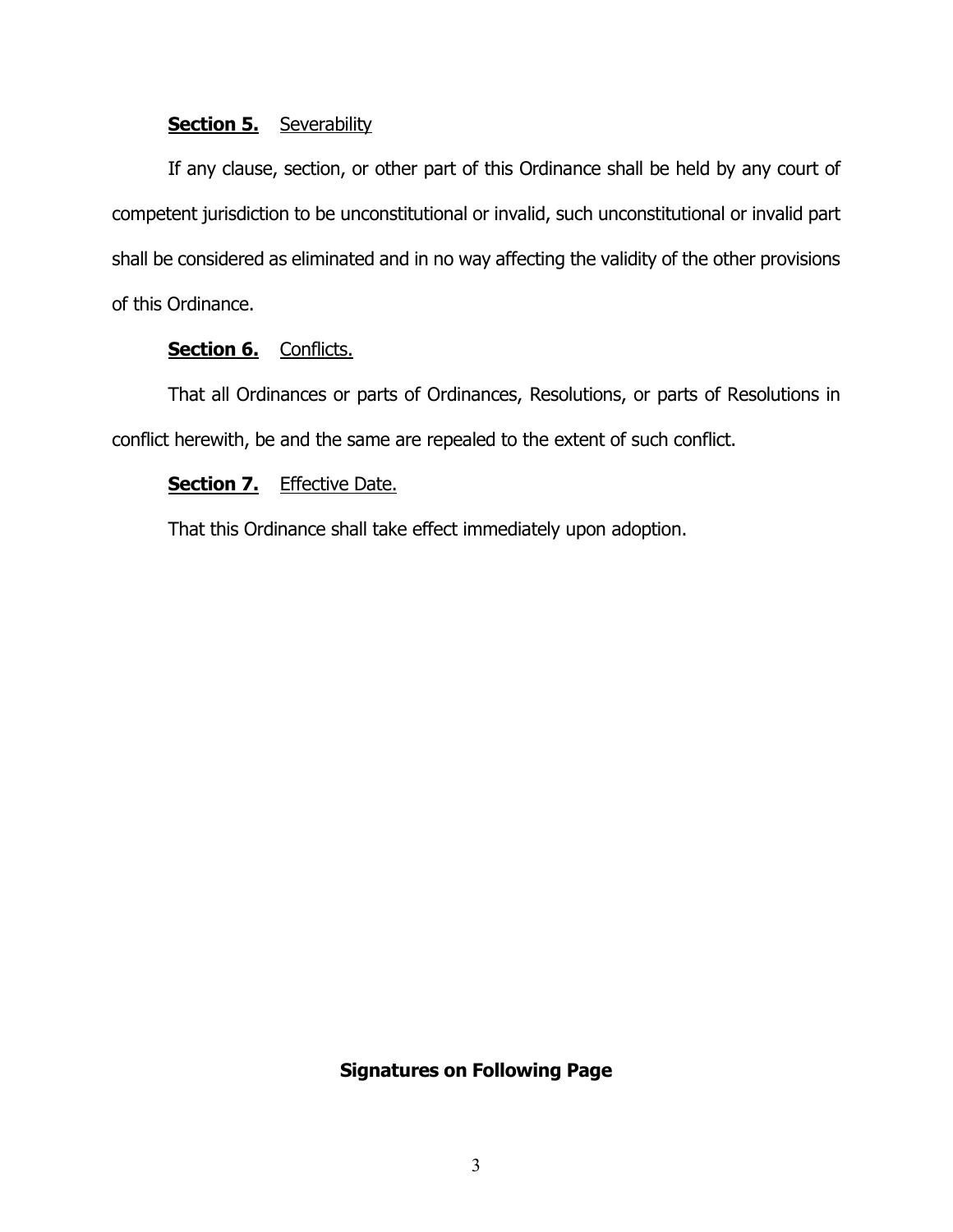**PASSED ON FIRST READING** this 26<sup>th</sup> day of May, 2022 on a motion made by

Council Member Hartmann and seconded by Vice Mayor Jablonski.

# **PASSED AND ADOPTED ON SECOND READING** this \_\_\_\_ day of \_\_\_\_\_, 2022

|                                            | and seconded by $\_\_\_\_\_\_\_\_\_\_\_\_\_\_\_$ . |  |
|--------------------------------------------|----------------------------------------------------|--|
| <b>Breitkreuz</b><br><u>and the second</u> | Ayes                                               |  |
| Jablonski<br>$\sim$                        | <b>Nays</b>                                        |  |
| Allbritton                                 | Absent                                             |  |
| Hartmann                                   | Abstaining<br>$\sim$ $\sim$                        |  |
| Kuczenski                                  |                                                    |  |
|                                            |                                                    |  |

Steve Breitkreuz, Mayor

ATTEST:

\_\_\_\_\_\_\_\_\_\_\_\_\_\_\_\_\_\_\_\_\_\_\_\_\_\_\_\_\_\_\_\_\_\_\_\_\_\_\_\_\_\_\_\_\_\_\_\_\_\_\_ Russell Muñiz, Assistant Town Administrator, Town Clerk

Approved as to Form and Correctness:

\_\_\_\_\_\_\_\_\_\_\_\_\_\_\_\_\_\_\_\_\_\_\_\_\_\_\_\_\_\_\_\_\_\_\_\_ Keith M. Poliakoff, J.D., Town Attorney 1001.1027.01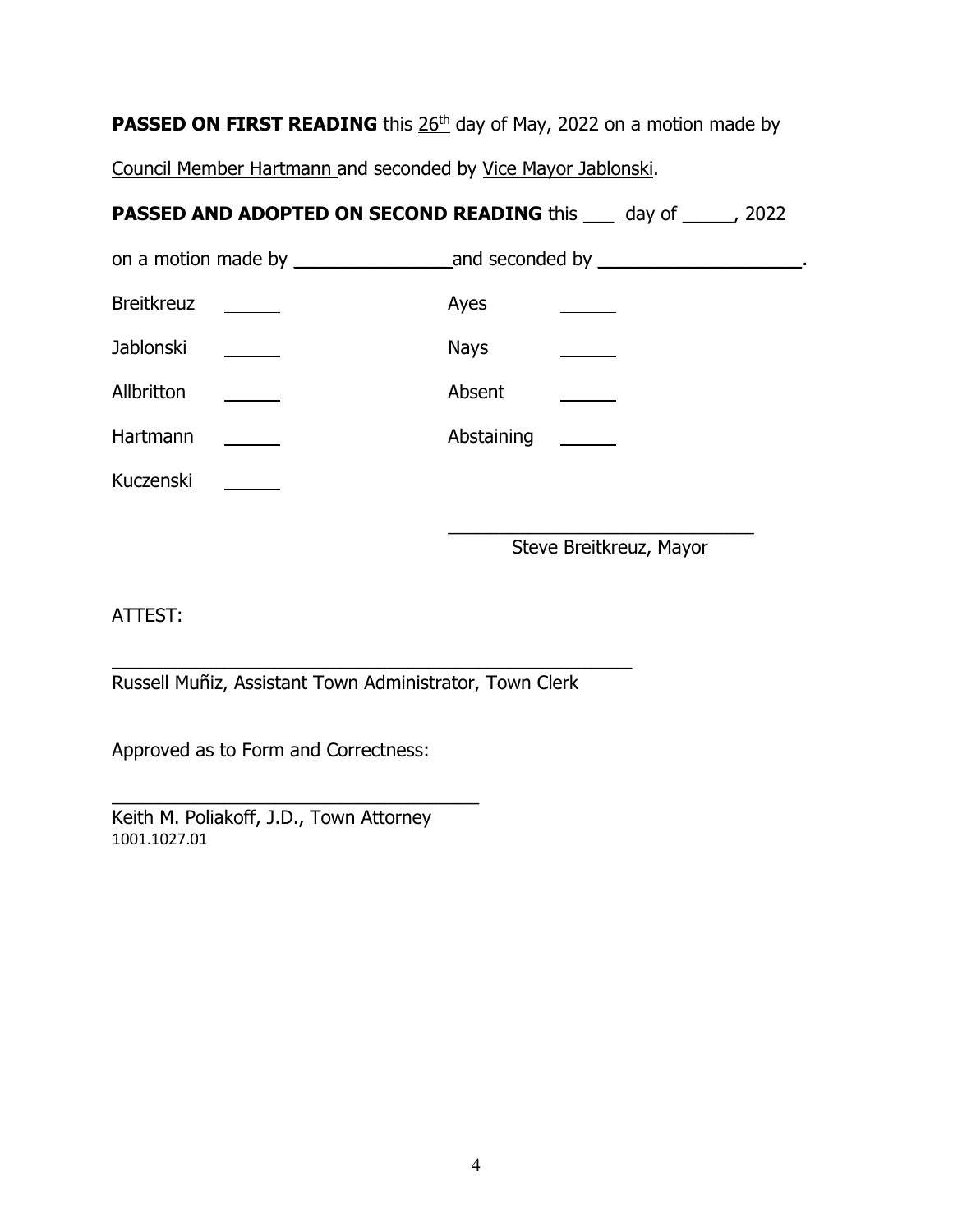#### **EXHIBIT "A"**

#### **CHARTER AMENDMENTS**

The Electorate shall be asked whether the Charter should be amended to effectuate the following changes:

- 1. Section 2.04 (a) Mayor Election Criteria.
	- (a) Mayor. The Mayor shall be elected at large for a 4-year term by the electors of the Town in the manner provided in Article VI. The Mayor shall remain in office until his or her successor is elected and assumes the duties of the position. The Mayor must be a resident of the Town for at least four (4) years preceding the election.

#### 2. Section 2.06 (c) – Filling of vacancies.

- (b) Filling of vacancies. A vacancy on the Council shall be filled as follows:
- (1) The Town Council shall appoint a qualified elector to fill the vacancy within ninety (90) days by majority vote. In the event that a majority vote cannot be obtained within the ninety (90) days, the Council shall forfeit its salary commencing on the ninety-first (91) day, until the earlier of the Council filling the vacancy or the next general election. The appointed Council Member shall remain in office until the next general election, where an election will take place to either finish the unexpired portion of the original term, or commence a new term.
- (2) In the case of the Mayor, the Vice Mayor shall fill the vacancy and shall become the Acting Mayor until the next regularly scheduled election, where an election will take place to either finish the unexpired portion of the Mayor's original term or commence a new term. A new Vice Mayor will be selected at the next Town Council Meeting. The Acting Mayor may run for such election or, upon certification of the election results, shall resume that Council Member's original District Seat. In the event that the Acting Mayor's District Seat is up for election, the Acting Mayor may run for such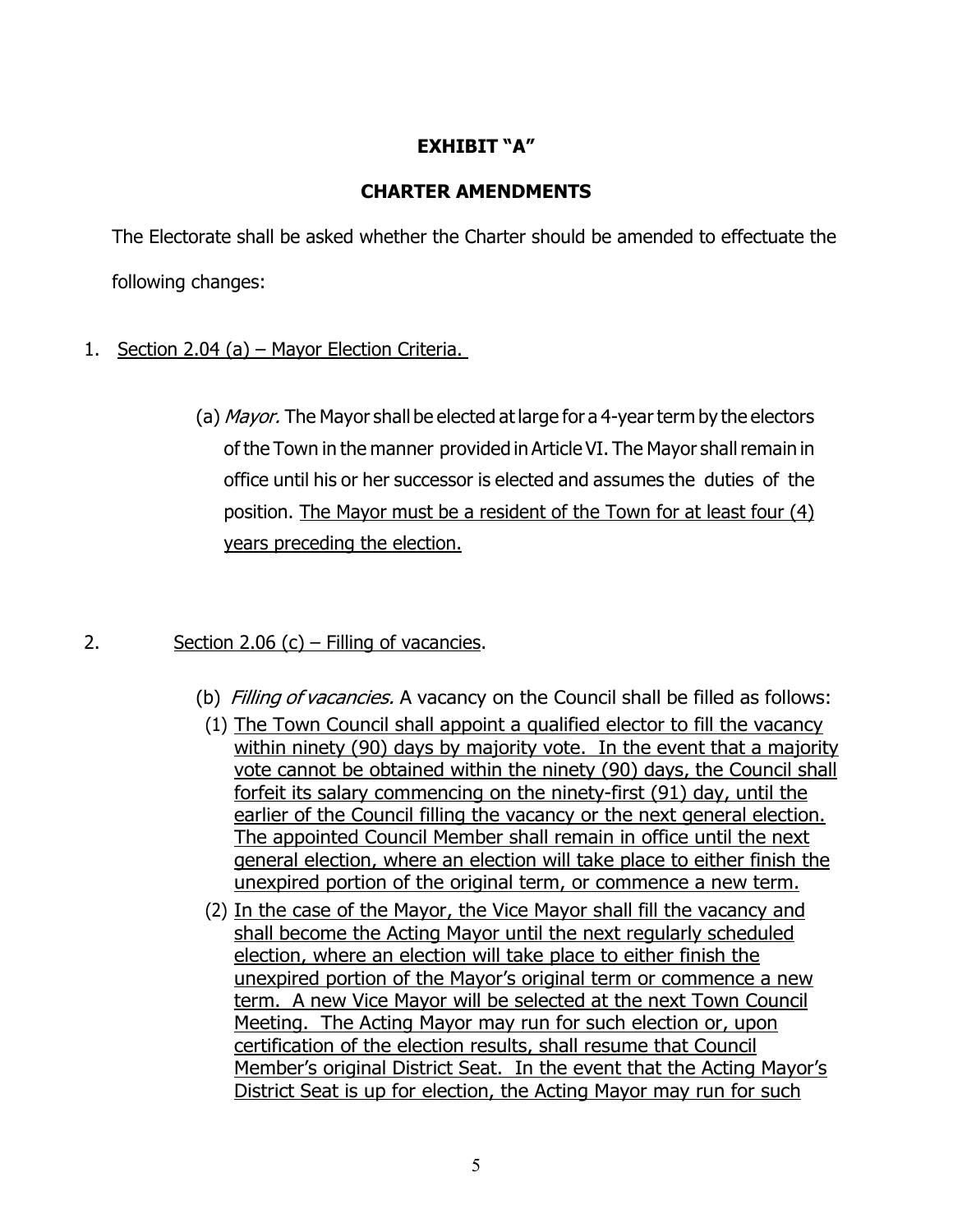#### election, and upon certification of the election results, shall no longer be Acting Mayor.

(1) If less than 1 year remains in the unexpired term, the vacancy shall be filled by the Council within 30 days.

(2) If 1 year or more remains in the unexpired term, the vacancy shall be filled by a special election to be held not sooner than 60 days or more than 120 days following the occurrence of the vacancy.

- (3) Persons filling vacancies shall meet the qualifications specified in this Article.
- (4) If no candidate for a vacancy meets the qualifications under this Article for that vacancy, the Council shall appoint a person qualified under this Article to fill the vacancy.
- (5) Notwithstanding any quorum requirements established herein, if at any time the full membership of the Council is reduced to less than a quorum, the remaining members may, by majority vote, appoint additional members to the extent otherwise permitted or required under this subsection.
- (6) In the event that all the members of the Council are removed by death, disability, recall, forfeiture of office, or resignation, or any combination thereof, the Governor shall appoint interim Council members who shall call a special election within not less than 60 days or more than 120 days after such appointment. Such election shall be held in the same manner as the initial elections under this Charter. However, if there are less than 6 months remaining in the unexpired terms, the interim Council appointed by the Governor shall serve out the unexpired terms. Appointees must meet all requirements for candidates provided for in this Article.
- (7) In the event that the Council is required to fill the vacancy, within seven (7) days of the vacancy the Town shall publish notice to seek interested qualified candidates to fill the vacancy, who must respond to the notice within fifteen (15) days of publication. The Council shall select a candidate to fill the vacancy from the interested qualified candidate list within fifteen (15) days thereafter.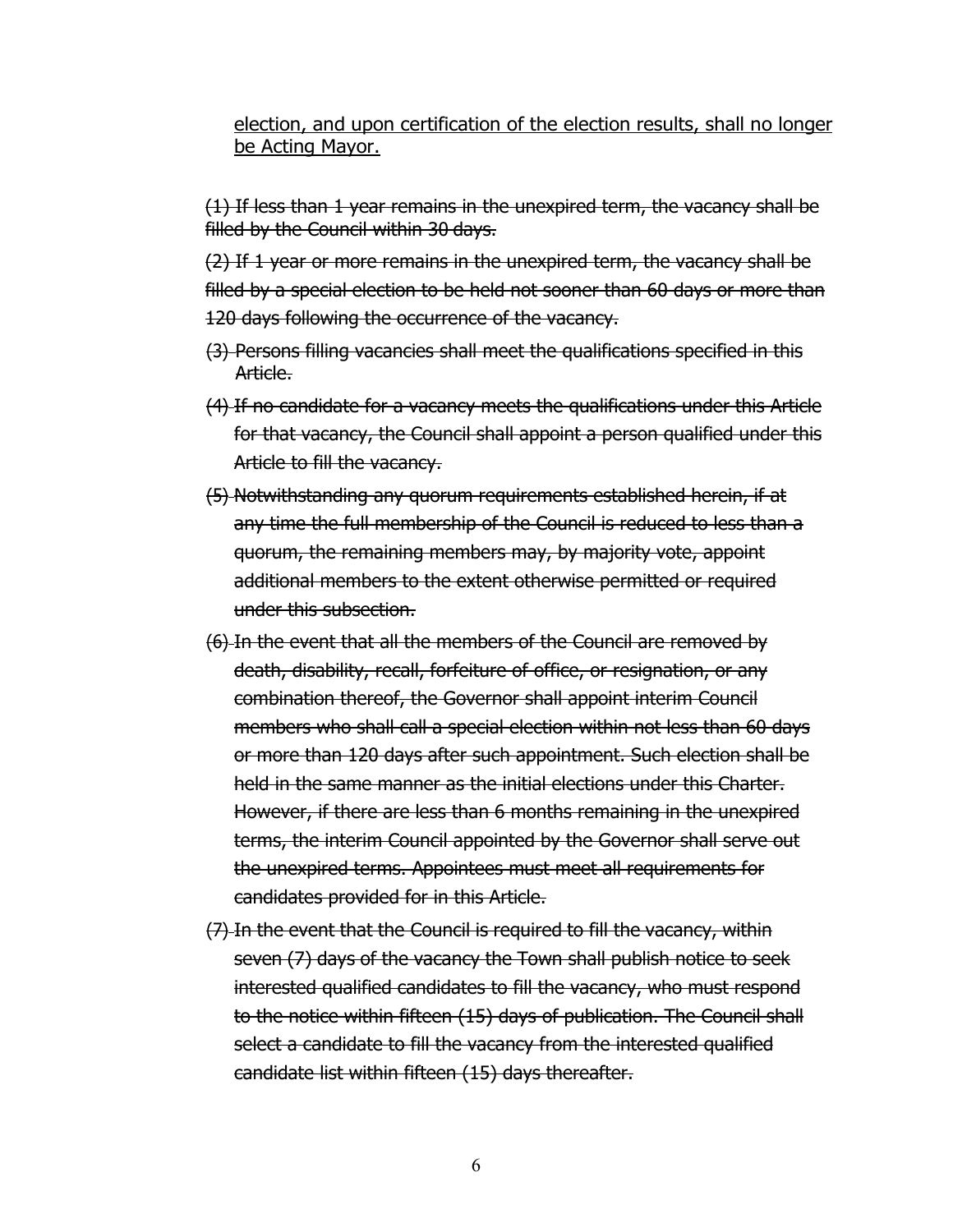#### 3. Section 7.03 – Appointment of Charter Review Committee.

The Council shall appoint a Charter Review Committee once every ten (10) years following the publication of the census, which shall contain at least five registered electors who are residents of the Town and whose responsibilities shall include the review and analysis of the Charter and recommendations to the Council of proposed Charter amendments, including, without limitation, issues such as District voting versus town-wide elections for Council members. All recommendations of the Charter Review Committee shall be considered by the Council at least once every 4 years, and the Council may by ordinance propose amendments to this Charter upon recommendation of the Charter Review Committee. Upon passage of the initiating ordinance, the Council shall submit the proposed amendment to a vote of the electors of the Town at the next general election held within the Town or at a special election called for such purpose.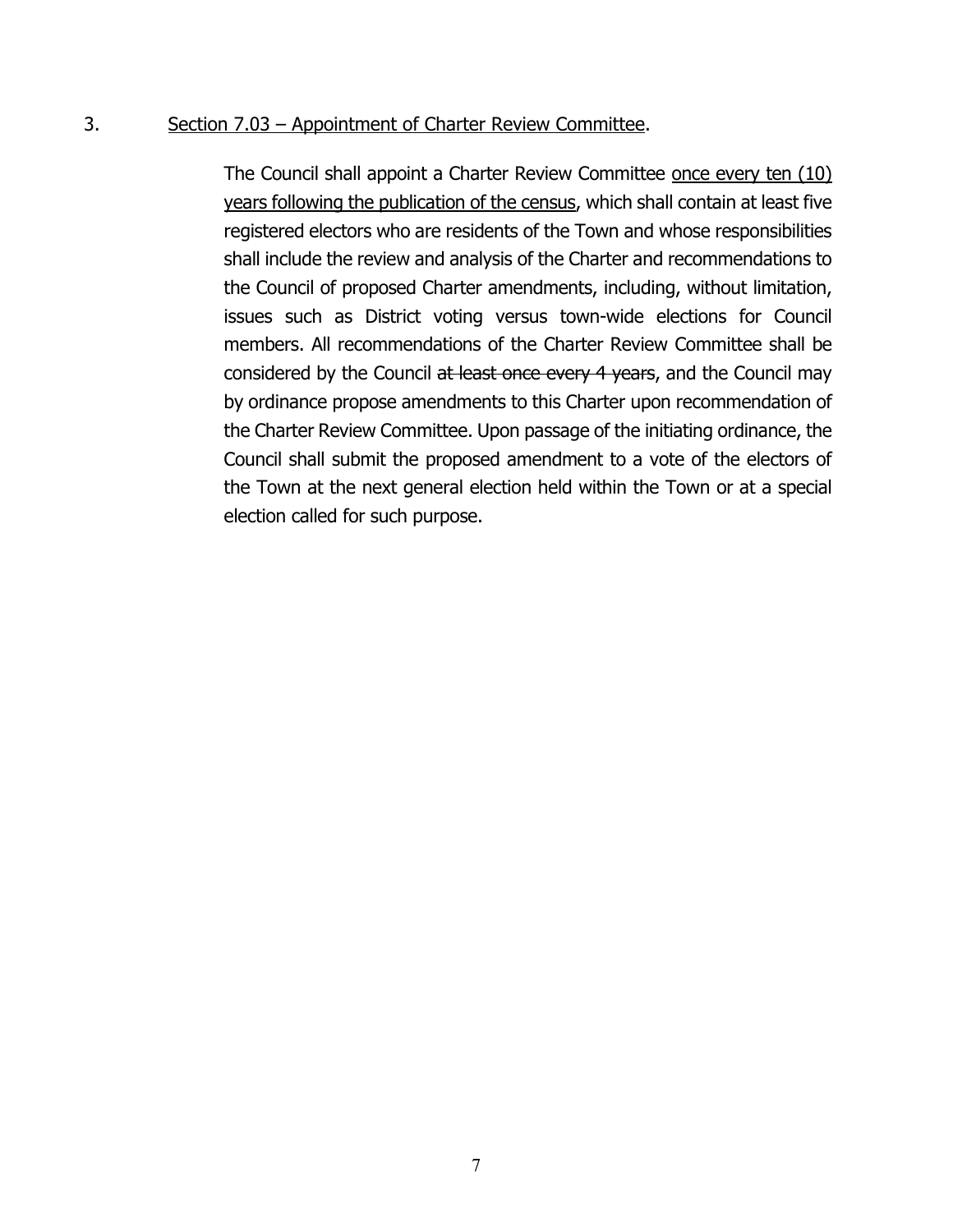#### **EXHIBIT "B"**

#### **SAMPLE BALLOT QUESTION GENERAL ELECTION NOVEMBER 1, 2022**

#### SOUTHWEST RANCHES AMENDMENT #1 TOWN MAYOR RESIDENCY REQUIRMENT.

Should the Charter of the Town of Southwest Ranches be amended to require the Town Mayor to be a resident of the Town for at least four (4) years preceding the election?

Shall the above-described amendment be adopted?

YES [] NO []

#### SOUTHWEST RANCHES AMENDMENT #2 FILLING COUNCIL VACANCIES.

Should the Charter of the Town of Southwest Ranches be amended to require the Town Council to fill a Council vacancy within ninety days, or withhold its pay, and to provide that the appointment shall remain in office until the next regularly scheduled election? In the case of the Mayor, the Vice Mayor would become the Acting Mayor until the next regularly scheduled election.

Shall the above-described amendment be adopted?

| N<br>0 |  |
|--------|--|